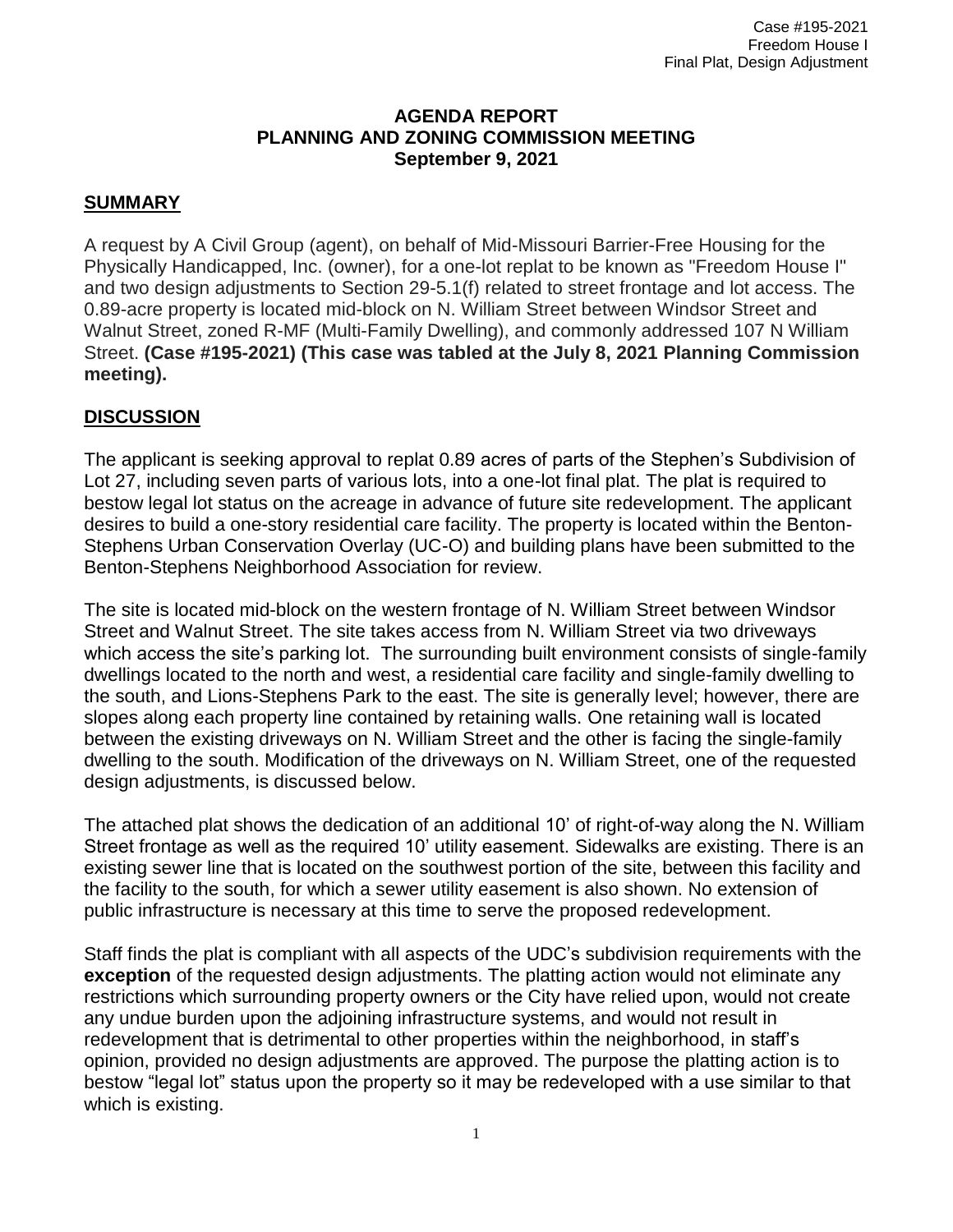A concept review relating to the proposed redevelopment of this site was held on March 15, 2018, in which the applicant provided the attached site layout and has since prepared architectural plans. As a part of the concept review, it was stated the proposed new construction would take an East Walnut address as to better coordinate the provision of emergency services with the property to the south.

Concerns with the sole access to the site from East Walnut were expressed by the Public Works, Fire, and Community Development departments as a part of the concept review. The proposed access was not approved, though it was discussed, and no known consultation with these departments was sought prior to preparation of the architectural plans or submission of this platting action. As such, the requested design adjustments must be granted in order to have the site redeveloped utilizing the prepared architectural plans.

### **Design Adjustments**

The applicant is requesting two design adjustments from Section 29-5.1(f) of the UDC. The first is to Section 29-5.1(f)(1)(iv)(A) relating to lot frontage and the second is to Section 29-5.1(f)(2)(i) relating to lot access. These provisions are inter-related and waiver of one essentially waives the other. The purpose for the design adjustments is to waive the requirement that a lot have **actual street frontage** upon a public street and provide **direct access** from such public street to vehicular, bicycle, and pedestrian traffic.

In context sensitive situations (e.g., topography, existing or proposed development patterns) where actual street frontage is not feasible, the [Community Development] director may permit a lot [to be created] with an irrevocable access easement rather than actual street frontage, if the public health, safety, and general welfare are not compromised. This provision was created to address access issues arising from potentially landlocked parcels or those in which no feasible public street frontage/access were possible.

The applicant requested that the director consider permitting an irrevocable access easement through the parcel to the south. Such request was denied given the site is not landlocked and presently has direct frontage/access to N. William Street. Given this outcome, the applicant desires relief from this denial. Consideration of such relief from the Planning Commission and Council is appropriate given this request deals with matters of subdivision development not zoning entitlements.

It should be noted given the inter-relatedness of the requested design adjustments, the analysis provided below is intended to address both design adjustments. The site factors relating to both requirements are generally identical; therefore, staff chose to consolidate its discussion. The applicability of Section 29-5.2(f)(2)(i) is not modifiable by the director; therefore, no request for such interpretation was sought.

Section 29-5.2(b)(9) of the UDC includes five criteria for considering design adjustments to Section 29-5.1 (Subdivision Standards) of the UDC. The Commission may recommend and the Council shall approve a design adjustment if it is determined that the criteria for granting such adjustments have been met.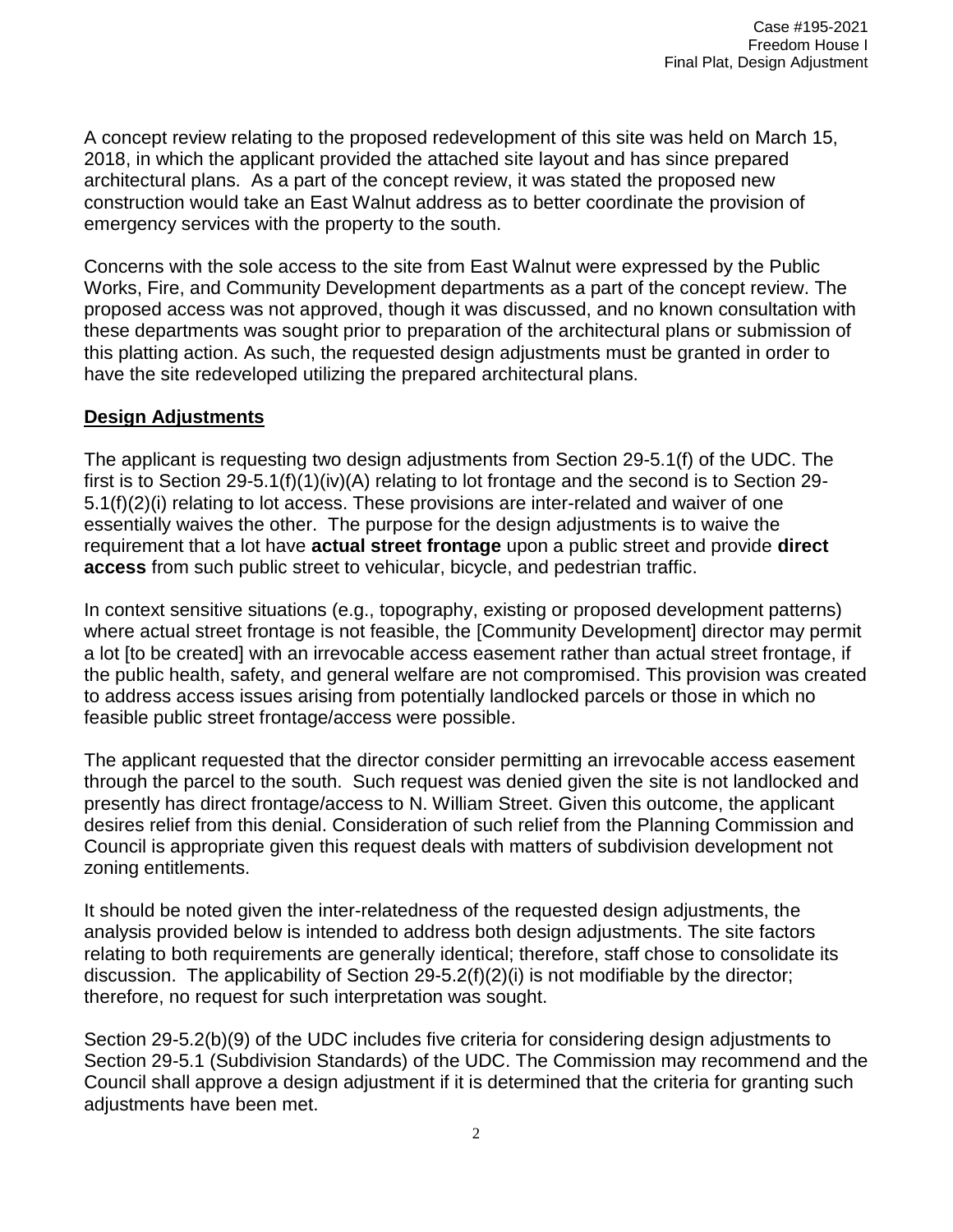1. Columbia Imagined: Under the "Land Use and Growth Management" goal (page 146), the second policy addresses infill development, particularly in relation to existing residential neighborhoods.

The requested variance to "lot frontage", if granted, would result in the proposed development being addressed from East Walnut Street given addresses are assigned to parcels from where their frontage is located. The applicant states within their design adjustment worksheets and August 31 "response to review comments" that the provision of the driveway access to N. William Street along with the porch and secondary entry are intended to support the continued addressing of the structure from N. William Street. Staff respectfully disagrees with this conclusion given the primary access to the building and its facilities, including emergency response, would via E. Walnut Street through the proposed irrevocable access easement.

Approval of the lot frontage adjustment would further result in the setbacks applied to the property being reversed from their present application with the East Walnut frontage becoming front and N. William Street becoming side. Such orientation would require neighborhood protection standards to be applied accordingly.

Furthermore, given the property is zoned R-MF and is located within the Benton-Stephens overlay, the site is restricted from having parking forward of the structure as presently shown on the attached site plan. Locating parking as proposed would require a Board of Adjustment variance.

Additionally, Section 29-4.6(c)(1) of the UDC states that any newly constructed structure must have an entry facing an adjacent public street and provide a building façade that is emphasized by different materials, wall articulation, and foundation plantings around the entry. The applicant proposes to address this requirement by the placement of a porch and entry on the northern end of the building fronting to N. William Street. Based upon the attached architectural plans, this entry accesses an equipment room. The proposed feature, while meeting technical requirements of the code, offers limited value to building occupants and essentially results in the building turning its back to its historical orientation and the adjoining Lion-Stephens Park.

While the role of a platting action is not directly tied to matters of the zoning code, approval of the design adjustments specifically that dealing with lot access will create other zoning compliance issues for the applicant. The proposed redevelopment, fronting East Walnut Street, would be inconsistent with the development patterns of adjoining residential neighborhoods whereby buildings front and take access from abutting public streets.

2. The design adjustments, in staff's opinion, will create an adverse impact on surrounding neighborhood and property owners by permitting development of a new building that would allow one third of the N. William Street block-face, between Windsor Street and East Walnut Street, to be improved with a structure not designed to have a primary entryway and façade facing the street. The applicant's design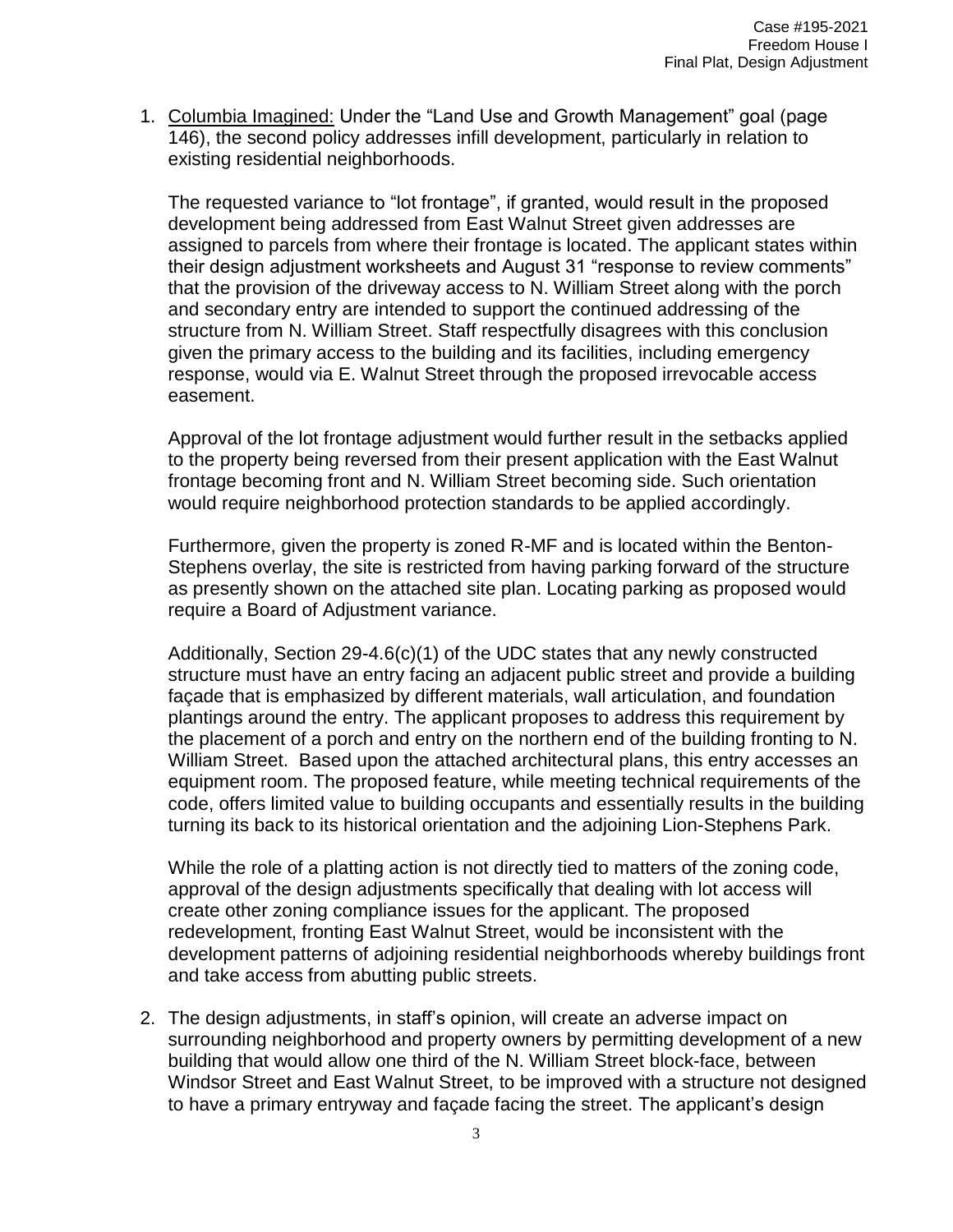adjustment worksheet and August 31 "response to comments" correspondence indicates that the provision of the secondary entry, porch, and driveway fronting to N. William Street addresses this concern. Furthermore, the applicant has provided a "mirror image" of the proposed development plan with reasons supporting why the existing architectural design cannot fit on the site and meet UDC and other building code technical requirements.

3. The applicant proposes a 12'x18' driveway (see attached "Driveway Graphic) to satisfy the lot access requirements. This proposed driveway does not provide direct access to required on-site parking. As proposed, the site's required on-site parking and waste disposal would only be accessible via the proposed irrevocable access easement through the property to the south. Staff requested and has received additional technical documentation (attached) intended to support the applicant's requested design adjustments.

If the design adjustment to "lot access" is approved it will make it more difficult for automobile, bicycle, and pedestrian circulation on the site as residents and visitors will have to traverse through a neighboring parking lot to reach the parking lot and primary entrance of the proposed redevelopment. See #5 for additional comments regarding emergency vehicle access.

4. The applicant has stated that the request is meant to address the significant topographical challenges of the site containing grades and retaining walls. While these features are unique (see attached "mirror image" building plan), staff believes they are not so restrictive that lot access to N. William Street is not feasible - the site and its existing parking lot presently taking direct access via N. William Street.

Furthermore, many sites with similar topographical challenges and have met ADA accessibility through installation of ramps or other acceptable alternatives. Additionally, grades into private parking lots are not restricted to 10% like a public street, but may be permitted up to 15% per Section 29-4.3(g)(2)(ii). Revision of the architectural design as well as more detailed analysis of final site grading may alleviate the need for the design adjustments.

5. Per the adopted Fire Code, any access point must be within 150' of all points on the building unless a turnaround is provided. As the proposed East Walnut Street access doesn't meet this condition the applicant has submitted the attached "Fire Turnaround Graphic" showing a "T" turnaround off-site on the property to the south. Additionally, the applicant in response to staff concerns that the turnaround would not be compliant with respect to the Fire Code has provided an "auto-turn" graphic showing that the proposed "T" turnaround would sufficient to support the Fire Department's 95-foot standard platform fire apparatus.

While it would appear, based on the "auto-turn" graphic, that approval of the design adjustments would not render the site inaccessible by emergency services staff is not confident that granting them is in the public interest or results in a superior site design. Furthermore, as shown within the "auto-turn" graphic, the required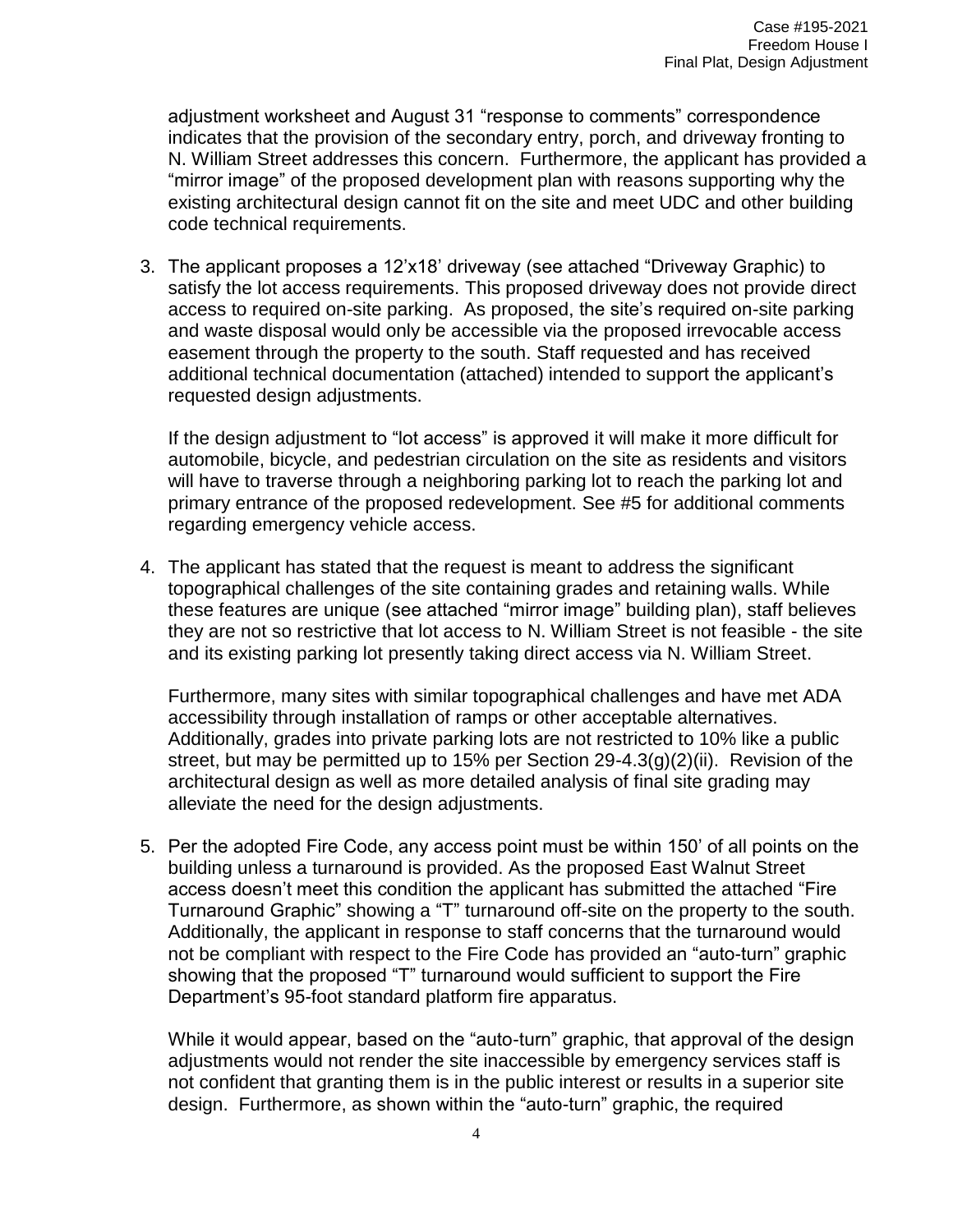maneuvering room needed to accommodate the fire apparatus will require removal of an estimated 5 parking from the southern property. This reduction; however, would not make the site non-compliant with its required parking.

### **CONCLUSION**

Staff notes that the requested design adjustments to facilitate an East Walnut access and frontage are not consistent with existing development patterns and believes the topography along the N. William Street frontage is not so restrictive that an access to the site is infeasible. Based upon these findings, staff concludes that the requested design adjustments will create an adverse impact on public health and safety for future building occupants and that the design proposed is not superior to that required by the code.

### **RECOMMENDATION**

- 1. Denial of the requested design adjustments to Section 29-5.1(f) pertaining to street frontage and lot access; and
- 2. Denial of the final plat.

**ALTERNATIVELY**, if the Commission desires to approve the plat such that a "legal lot" can be created to facilitate redevelopment, staff recommends:

- 1. The "Design Adjustment" note be removed from the plat prior to forwarding to City Council for consideration. (Such action would result in future development needing to comply with all access-related requirements of the UDC and would likely eliminate any required Board of Adjustment variances).
- 2. The plat be reviewed for final technical corrections.

# **SUPPORTING DOCUMENTS (ATTACHED)**

- Locator Maps
- Final Plat
- Design Adjustment Worksheets
- 2018 Concept Review Sketch
- Building Plan
- Building Elevation Graphic
- Driveway Graphic
- Fire Turnaround Graphic
- August 31, 2021 "response to comments"
- "Mirror Image" Building Plan
- Auto-turn Graphic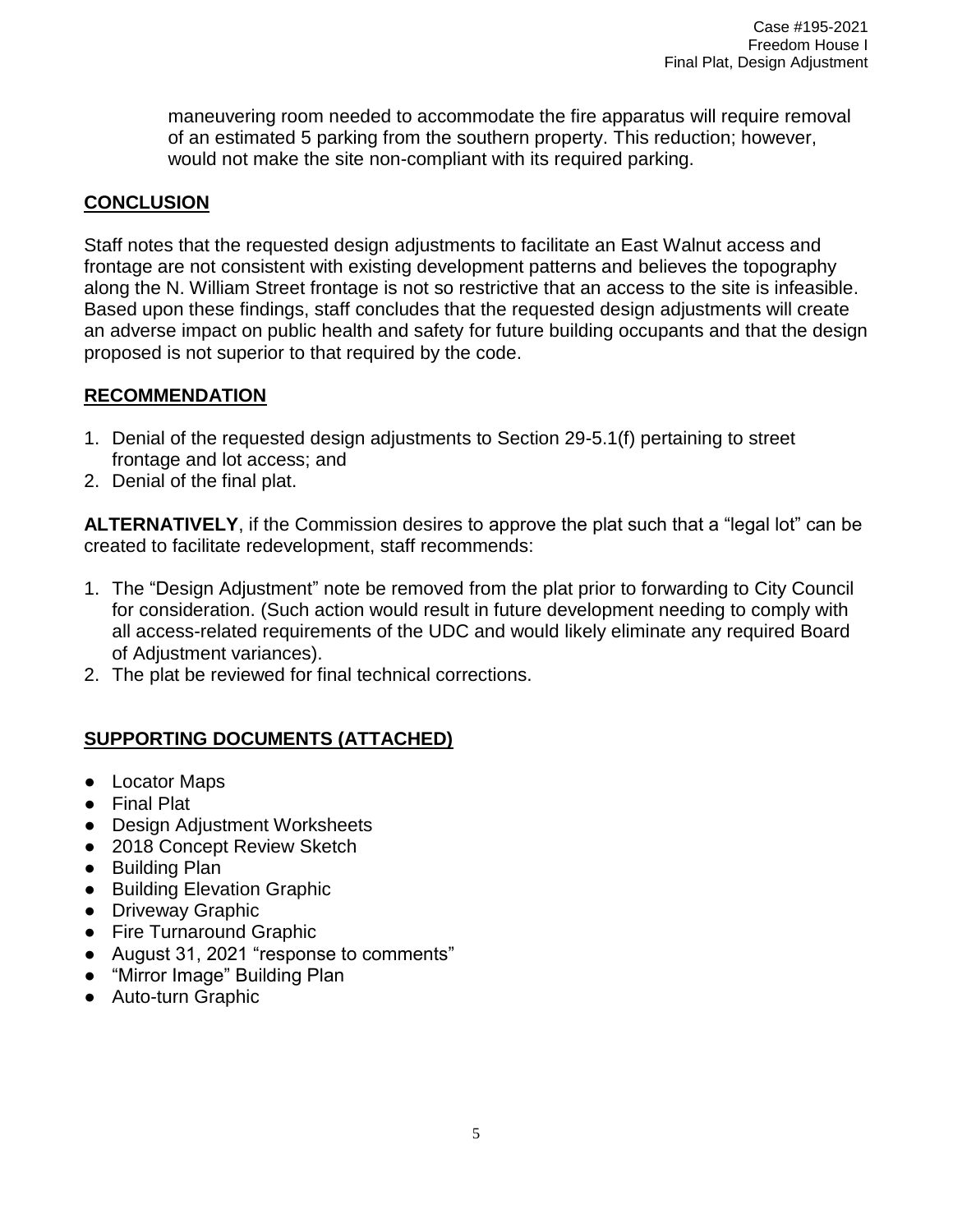# **SITE CHARACTERISTICS**

| Area (acres)                  | .89 acres                                               |
|-------------------------------|---------------------------------------------------------|
| Topography                    | Majority of site is level; however, there are retaining |
|                               | walls facing each direction. Steepest grades are to the |
|                               | northwest and southeast.                                |
| <b>Vegetation/Landscaping</b> | Developed                                               |
| <b>Watershed/Drainage</b>     | <b>Hinkson Creek</b>                                    |
| <b>Existing structures</b>    | Existing multi-family structure and associated parking  |
|                               | lot taking access from William Street                   |

### **HISTORY**

| <b>Annexation date</b>                | 1906                                             |
|---------------------------------------|--------------------------------------------------|
| <b>Zoning District</b>                | R-MF & Benton-Stephens Overlay                   |
| <b>Land Use Plan designation</b>      | Neighborhood                                     |
| <b>Previous Subdivision/Legal Lot</b> | Not legal lot as combined; parts of various lots |
| <b>Status</b>                         |                                                  |

# **UTILITIES & SERVICES**

All services provided by the City of Columbia.

# **ACCESS**

| <b>William Street</b>     |                         |  |
|---------------------------|-------------------------|--|
| Location                  | East side of site       |  |
| <b>Major Roadway Plan</b> | Neighborhood Collector  |  |
| <b>CIP</b> projects       | 00751 - Traffic Calming |  |
| <b>Sidewalk</b>           | Sidewalks in place      |  |

| <b>Walnut Street</b>      |                                               |  |  |
|---------------------------|-----------------------------------------------|--|--|
| Location                  | No direct frontage; located 184' to the south |  |  |
| <b>Major Roadway Plan</b> | Local residential                             |  |  |
| <b>CIP</b> projects       | W0295 - Water Line Relocation                 |  |  |
| <b>Sidewalk</b>           | Sidewalks in place                            |  |  |

# **PARKS & RECREATION**

| <b>Neighborhood Parks</b>      | Lions-Stephens Park across William Street; Stephens Lake Park |  |
|--------------------------------|---------------------------------------------------------------|--|
|                                | $\frac{1}{4}$ mile east                                       |  |
| <b>Trails Plan</b>             | Approx. 2/3 mile from Hinkson Creek Trail @ Stephens Lake     |  |
| <b>Bicycle/Pedestrian Plan</b> | 140' from Bike Boulevard on Windsor Street                    |  |